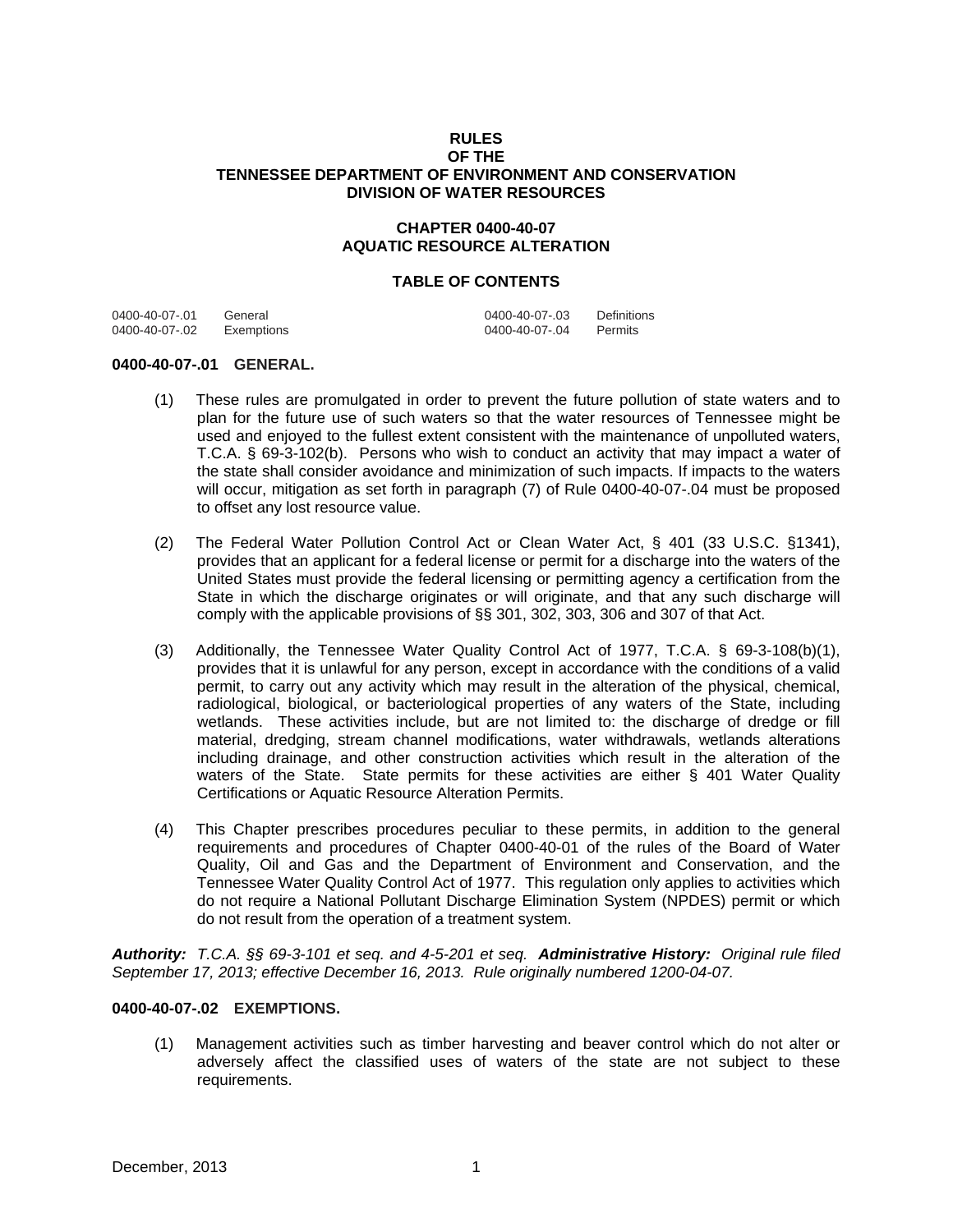- (2) Agriculture and forestry activities and activities necessary to the conduct thereof and lands devoted to the production of agricultural or forestry products are exempt from the requirements of the Act and these rules, unless there is a point source discharge, as provided in T.C.A. § 69-3-120(g). Thus, normal farming, forestry and livestock management activities such as plowing, seeding, cultivating, minor drainage, water withdrawal for irrigation, and harvesting for the production of food, fiber, and forest products are exempt if they are part of an established (i.e., on-going) farming, forestry, or livestock management operation, unless there is a point source discharge.
- (3) The Department of Agriculture provides guidance for development of best management practices (BMP's) for agriculture and forestry. One of the primary goals of these BMP's is the prevention of soil erosion and discharge of silt and sedimentation to streams. These BMP's should be followed. If silvicultural activities fail to use BMP's and a point source discharge results in water pollution, the Commissioner is authorized to issue a stop work order under P.Ch. 680 of the Acts of 2000.
- (4) Existing water withdrawals on July 25, 2000 which do not adversely alter or effect the classified use of the source stream are not subject to these requirements.

*Authority: T.C.A. §§ 69-3-101 et seq. and 4-5-201 et seq. Administrative History: Original rule filed September 17, 2013; effective December 16, 2013. Rule originally numbered 1200-04-07.* 

## **0400-40-07-.03 DEFINITIONS.**

As used in this Chapter and in any ARAP permit issued, including General Permits, the following terms have these meanings:

- (1) "Act" means The Tennessee Water Quality Control Act of 1977, as amended, T.C.A. §§ 69-3- 101 et seq.
- (2) "Activity" means any and all work or acts associated with the performance, or carrying out of a project or a plan, or construction of a structure.
- (3) "Adjacent" means bordering, contiguous, or neighboring. Wetlands separated from other waters of the State by man-made dikes or barriers, natural river berms and the like are "adjacent wetlands".
- (4) "Aquatic Resource Alteration Permit" means a permit pursuant to T.C.A. § 69-3-108 of the Tennessee Water Quality Control Act of 1977, which authorizes the alteration of properties of waters of the State which result from activities other than discharges of wastewater through a pipe, ditch or other conveyance. Such a permit shall impose conditions, including standards and terms of periodic review, as are necessary to accomplish the purposes of the Act.
- (5) "Background Conditions" means the biological (plant and animal species), chemical and physical conditions of the wetland or water body prior to the proposed activity. If the water body is disturbed, it may be necessary to use the biological, chemical and physical conditions of a similar water body as a reference condition.
- (6) "Best Management Practices" means a schedule of activities, prohibition of practices, maintenance procedures and other management practices to prevent or reduce the pollution of waters of the State. BMP's include methods, measures, practices, and design and performance standards.
- (7) "Certification" means an Aquatic Resource Alteration Permit under the Tennessee Water Quality Control Act of 1977, as required by § 401 of the Federal Water Pollution Control Act, which certifies, either unconditionally or through imposition of terms under which the activity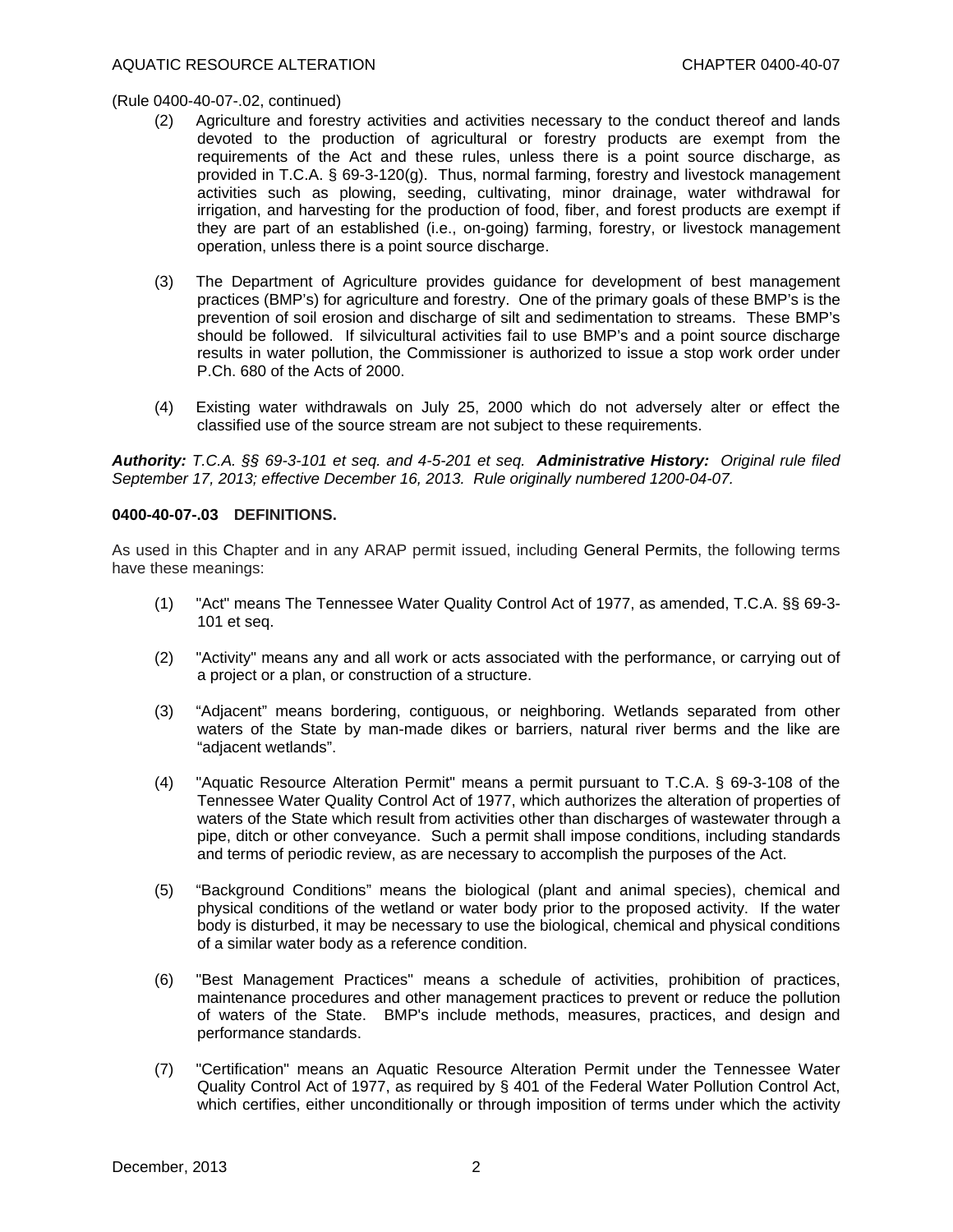must be carried out, that the activity will comply with applicable provisions of §§ 301, 302, 303, 306, and 307 of the Federal Water Pollution Control Act and Chapter 0400-40-01 of the rules of the Board of Water Quality, Oil and Gas and the Department of Environment and Conservation and the Act.

- (8) "Channelization" means the alteration of stream channels including but not limited to straightening, widening, or enlarging.
- (9) "Cofferdam" means an enclosure from which water can be pumped to expose the bottom of a body of water or a barrier constructed to divert the flow of water to allow construction work.
- (10) "Commence Construction" means the physical initiation of on-site structural or earthmoving work.
- (11) "Constructed Wetland" means intentionally designed, built and operated on previously nonwetland sites for the primary purpose of wastewater treatment or stormwater retention; such wetlands are not created to provide mitigation for adverse impacts or other wetlands.
- (12) "Clearing and Grubbing" means the removal of vegetation by cutting and digging up roots and stumps.
- (13) "Cumulative Impacts" means the impact on the environment which results from the incremental impact of the action when added to other past, present, and reasonably foreseeable future actions. A cumulative impact to a wetland can be the loss of the variety of the natural wetland types, wetland acreage, functions and classified uses.
- (14) "Debris" means woody materials, trash, flotsam, dislodged vegetation, and other potentially mobile materials which may, when located within a stream channel, contribute to flow blockage. This does not include gravel, sand, soil or its constituents such as silt, clay or other sediments.
- (15) "Ditch" means a man-made excavation for the purpose of conveying water. Ditches do not include streams, modified streams or canals.
- (16) "Dredging" (sand and gravel dredging) means the removal of sand, gravel and similar sediments or deposits from a stream, river, or lake bed or wetland by any method.
- (17) "Earthmoving" means any construction or other activity, which disturbs the surface of the land including, but not limited to, excavation, embankment, fill, and cut of soil, rock, or earth.
- (18) "Emergency" means a situation where life or substantive improvements to real property is in immediate danger.
- (19) "Erosion" means the process by which the land surface is worn away by the action of water, wind, gravity, chemicals, or a combination thereof.
- (20) "Excavation" (a) means a cavity formed by digging, quarrying, uncovering, displacing, or relocating soil or rock; or, (b) means to dig or remove soil, rocks, or other materials resulting in a change in all or part of the elevation of a site.
- (21) "General Permit" means a permit issued under the Act and this rule authorizing an alteration to state waters within the state for a specified category of activities that are substantially similar in nature.
- (22) "Ground water" means water beneath the surface of the ground within the zone of saturation, whether or not flowing through known and definite channels.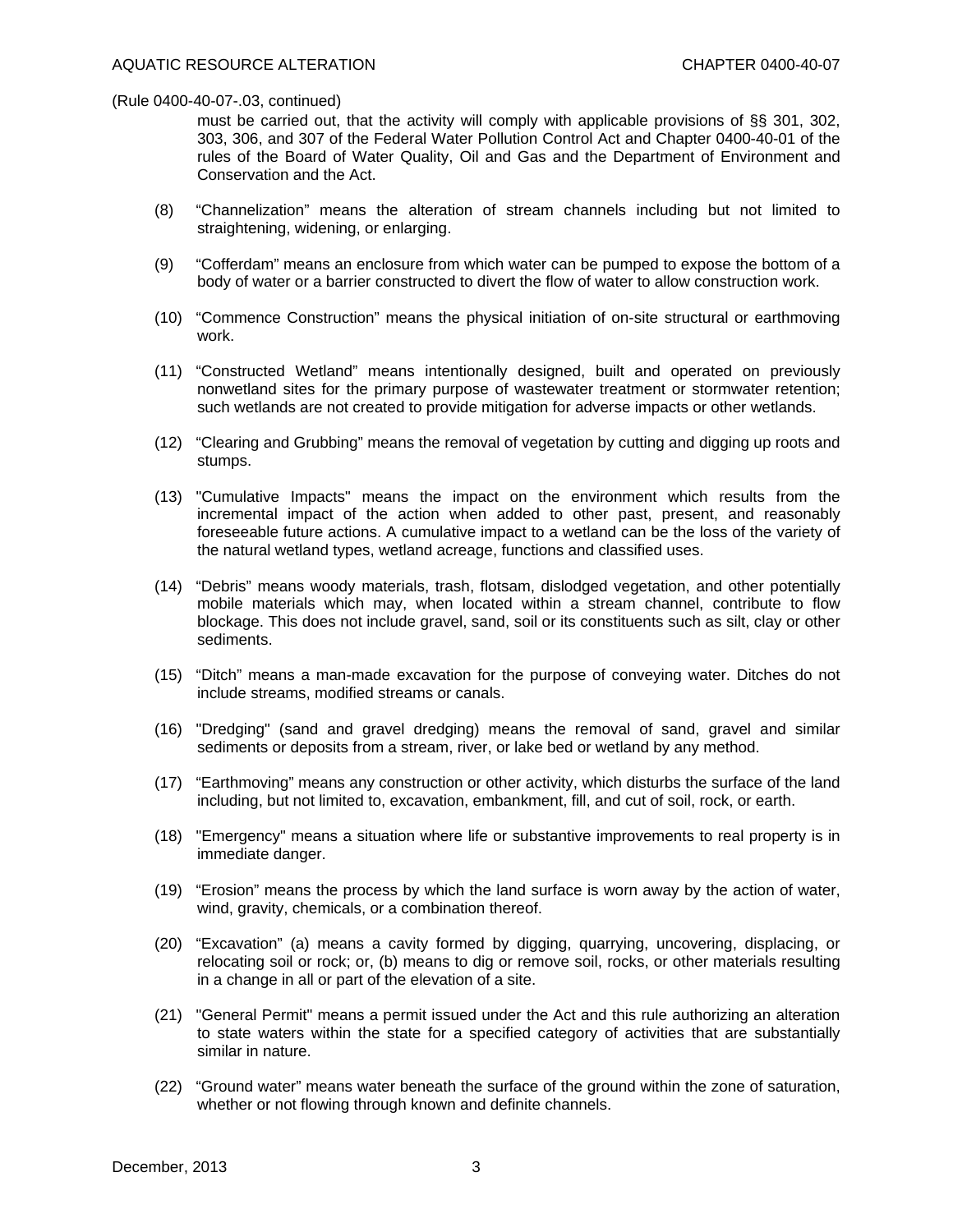- (23) "Ground water table" means the upper surface of the zone of saturation by ground water.
- (24) "Hydrogeomorphic System" means a classification system for wetlands based on geomorphic setting, water source, and hydrodynamics; used to identify and group functionally similar wetlands.
- (25) "Individual Permit" means a permit issued by the Division of Water Resources to a specified person to conduct specified activities at a specified location. This type of permit does not authorize an activity by a class of persons or the public in general.
- (26) "Interflow" means the runoff infiltrating into the surface soil and moving toward streams as shallow, perched water above the main ground water level.
- (27) "In the Dry" means in such a manner that no equipment or dredged material is in contact with the stream or wetland and that the soil water boundary is not disturbed by equipment or that no infiltration is pumped to the stream from the dredge site.
- (28) "Minimal Impacts" means an activity for which the scope is very limited in area, the impact is very short in duration, and has no impact to waters just downstream of the location of the activity. Examples of activities with 'minimal impacts' include, but are not limited to, (1) minor channel changes associated with bank stabilization; and (2) an activity typically authorized by General Permit, but which requires an Individual Permit because the project falls under one of the listed exclusions.
- (29) "Minor Road Crossing" is a bridged or culverted roadway fill across a stream or river which results in the alteration of 200 linear feet or less of stream bed or shoreline.
- (30) "Mitigation" means compensating for impacts in regulated areas as provided by paragraph (7) of Rule 0400-40-07-.04.
- (31) "Multiple populations" means two or more individuals from each of two or more distinct taxa, in the context of obligate lotic aquatic organisms.
- (32) "Normal weather conditions" are those within one standard deviation of the cumulative monthly precipitation means for at least the three months prior to the hydrologic determination investigation, based on a 30-year average computed at the end of each decade. Precipitation date shall come from National Oceanographic and Atmospheric Agency's National Climatic Data Center, National Resources Conservation Service's National Climatic Data Center, Natural Resources Conservation Service's National Water and Climate Center, or other well-established weather station.
- (33) "Obligate lotic aquatic organisms" means organisms that require flowing water for all or almost all of the aquatic phase of their life cycles.
- (34) "Perched water" means water that accumulates above an aquitard that limits downward migration where there is an unsaturated interval below it, between the aquitard and the zone of saturation.
- (35) "Practicable alternative" is an alternative that is available and capable of being done after taking into consideration cost, existing technology, and logistics in light of overall project purposes.
- (36) "Resource Values" are the benefits provided by the water resource. These benefits include, but are not limited to, the ability of the water resource to: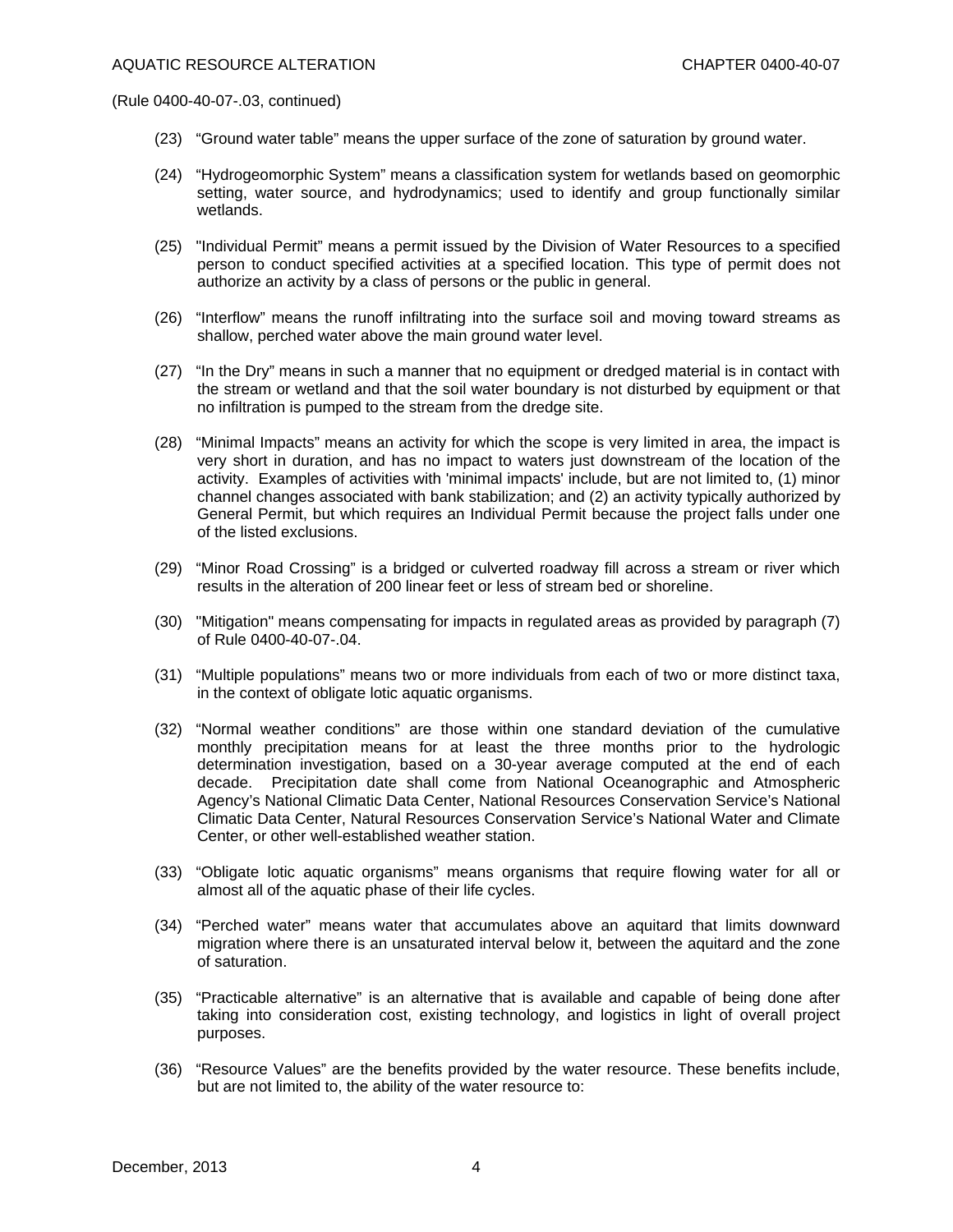- (a) filter, settle and/or eliminate pollutants;
- (b) prevent the entry of pollutants into downstream waters;
- (c) assist in flood prevention;
- (d) provide habitat for fish, aquatic life, livestock and water fowl;
- (e) provide drinking water for wildlife and water fowl;
- (f) provide and support recreational uses; and
- (g) provide both safe and adequate quality and quantity of drinking water.
- (37) "Sediment" means soil or its constituents that has been deposited in water, is in suspension in water, is being transported, or has otherwise been removed or disturbed from its site of origin.
- (38) "Sedimentation or Siltation" means the process by which sediment is deposited in or by the waters of the State.
- (39) "Settling Basin" means a prepared storage area constructed to trap and store sediment from erodible areas in order to protect any streams below the construction areas from excessive siltation; an impoundment that accumulates transported sediment and has provisions for a principal spillway; a reservoir which retains high flows sufficiently to cause deposition of transported sediment.
- (40) "Stabilize" means the proper placing, grading, and/or covering of soil, rock, or earth to insure their resistance to erosion, sliding or other movement.
- (41) "Stream" means a surface water that is not a wet weather conveyance.
- (42) "Structure" means any building, pier, wharf, dolphin, weir, boom, breakwater, bulkhead, revetment, riprap, jetty, mooring structure, moored floating vessel, piling, aid to navigation, bridge, culvert or any other obstacle or obstruction.
- (43) "Utility Line" means any pipe or pipeline for the transportation of any gaseous, liquid, liquefiable or slurry substance, for any purpose, and any cable, line, or wire for the transmission for any purpose of electrical energy, telephone and telegraph messages, and radio and television communication.
- (44) "Watercourse" means a manmade or natural hydrologic feature with a defined linear channel which discretely conveys flowing water, as opposed to sheet-flow.
- (45) "Water Dependent" describes an activity that requires location in or adjacent to surface waters or wetlands in order to fulfill its basic purpose.
- (46) "Wetlands" means those areas that are inundated or saturated by surface or ground water at a frequency and duration sufficient to support, and that under normal circumstances do support, a prevalence of vegetation typically adapted for life in saturated soil conditions. Wetlands generally include swamps, marshes, bogs, and similar areas.
- (47) "Wetland Dependent" means that the location of a project or conducting an activity in a wetland is essential to fulfill the purpose of the project. Examples of such projects are fish and wildlife management, nature trails, wildlife observation points, etc.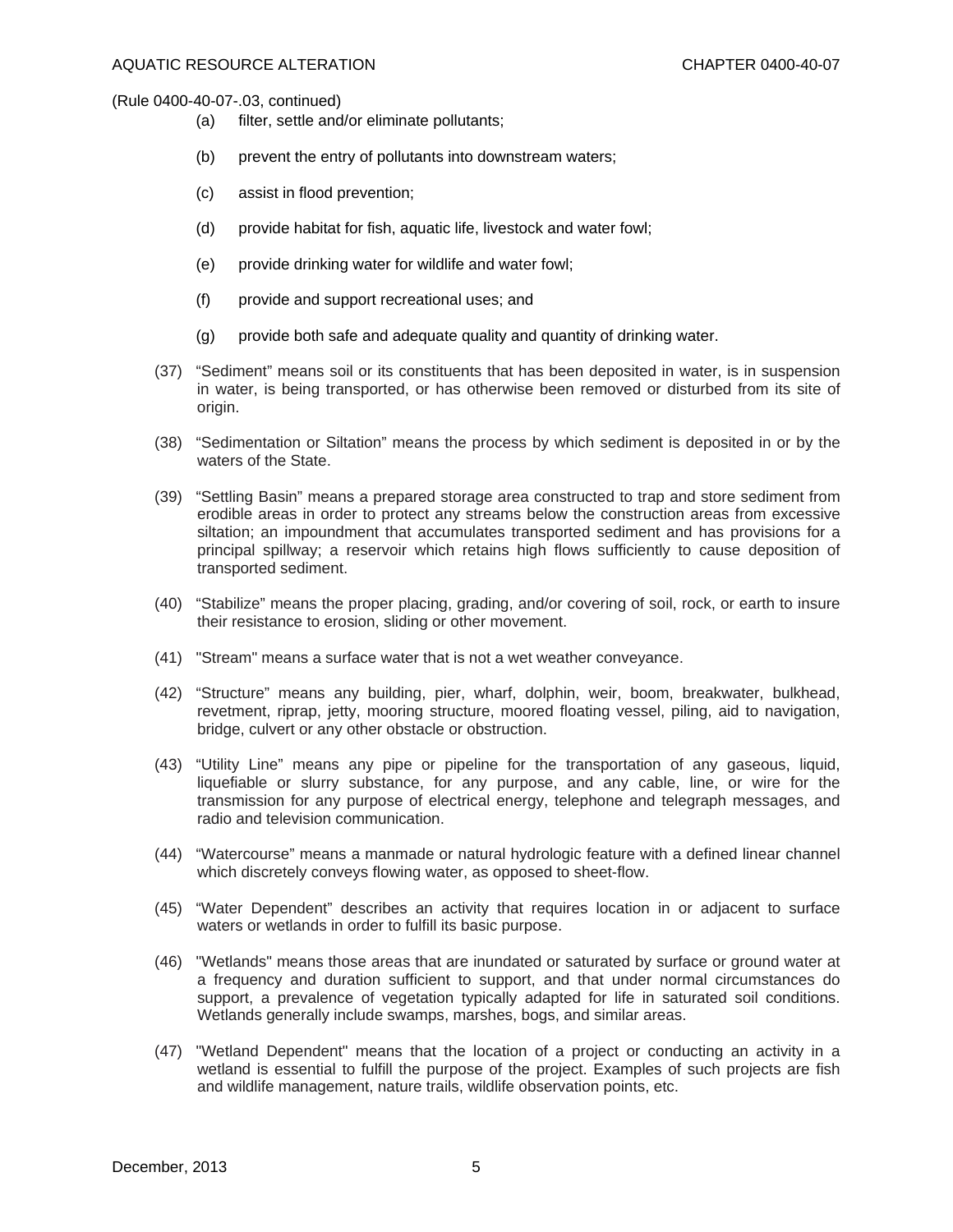- (48) "Wet Weather Conveyances" are man-made or natural watercourses, including natural watercourses that have been modified by channelization, that flow only in direct response to precipitation runoff in their immediate locality, whose channels are at all times above the ground water table, that are not suitable for drinking water supplies, and in which hydrological and biological analyses indicate that, under normal weather conditions, due to naturally occurring ephemeral or low flow there is not sufficient water to support fish, or multiple populations of obligate lotic aquatic organisms whose life cycle includes an aquatic phase of at least two months.
- (49) "Wet weather conveyance determination" means the decision based on site specific information of whether a particular conveyance is a stream or a wet weather conveyance. It is synonymous with "stream determination" and "hydrologic determination."
- (50) "Zone of saturation" means a subsurface zone below the ground water table in which all of the interconnected voids and pore spaces are filled with water.
- (51) Terminology not specifically defined herein shall be defined in accordance with the Tennessee Water Quality Control Act of 1977, T.C.A. § 69-3-101 et seq., and the rules adopted thereunder.

*Authority: T.C.A. §§ 69-3-101 et seq. and 4-5-201 et seq. Administrative History: Original rule filed September 17, 2013; effective December 16, 2013. Rule originally numbered 1200-04-07.* 

## **0400-40-07-.04 PERMITS.**

- (1) Application for a Permit.
	- (a) Any person who plans to engage in any of the activities outlined in T.C.A. § 69-3-108 must obtain a permit from the Commissioner to lawfully engage in such activity. There are three (3) types of permits: Individual Permits; § 401 Water Quality Certifications; and General Permits. There are several types of General Permits: (1) a General Permit that authorizes the implementation of the activity in accordance with all the terms and conditions of the General Permit without prior notice and approval from the Commissioner; (2) a General Permit which requires the applicant notify TDEC of the planned activity prior to implementing the activity in accordance with the terms and conditions of the General Permit; and (3) a General Permit which requires the applicant to notify the Commissioner of the planned activity and receive approval from the Commissioner prior to implementing the activity in accordance with the terms and conditions of the General Permit. Certain of the General Permits authorize an activity that is authorized by a Nationwide Permit of the U.S. Corps of Engineers and therefore serve as a § 401 Certification. Persons need not file an application with the Commissioner if they are conducting an activity pursuant to a General Permit that does not require Notice or approval. Persons who desire to implement an activity pursuant to a General Permit which requires Notice or Notice and prior approval, must submit the necessary documentation required by the General Permit prior to implementing the planned activity in accordance with the terms and conditions of the General Permit. A person must file an application for an Individual Permit or for a § 401 Water Quality Certification with the Department, in accordance with paragraphs (3) and (5) of this rule, to implement any activity that is not authorized by a General Permit. All General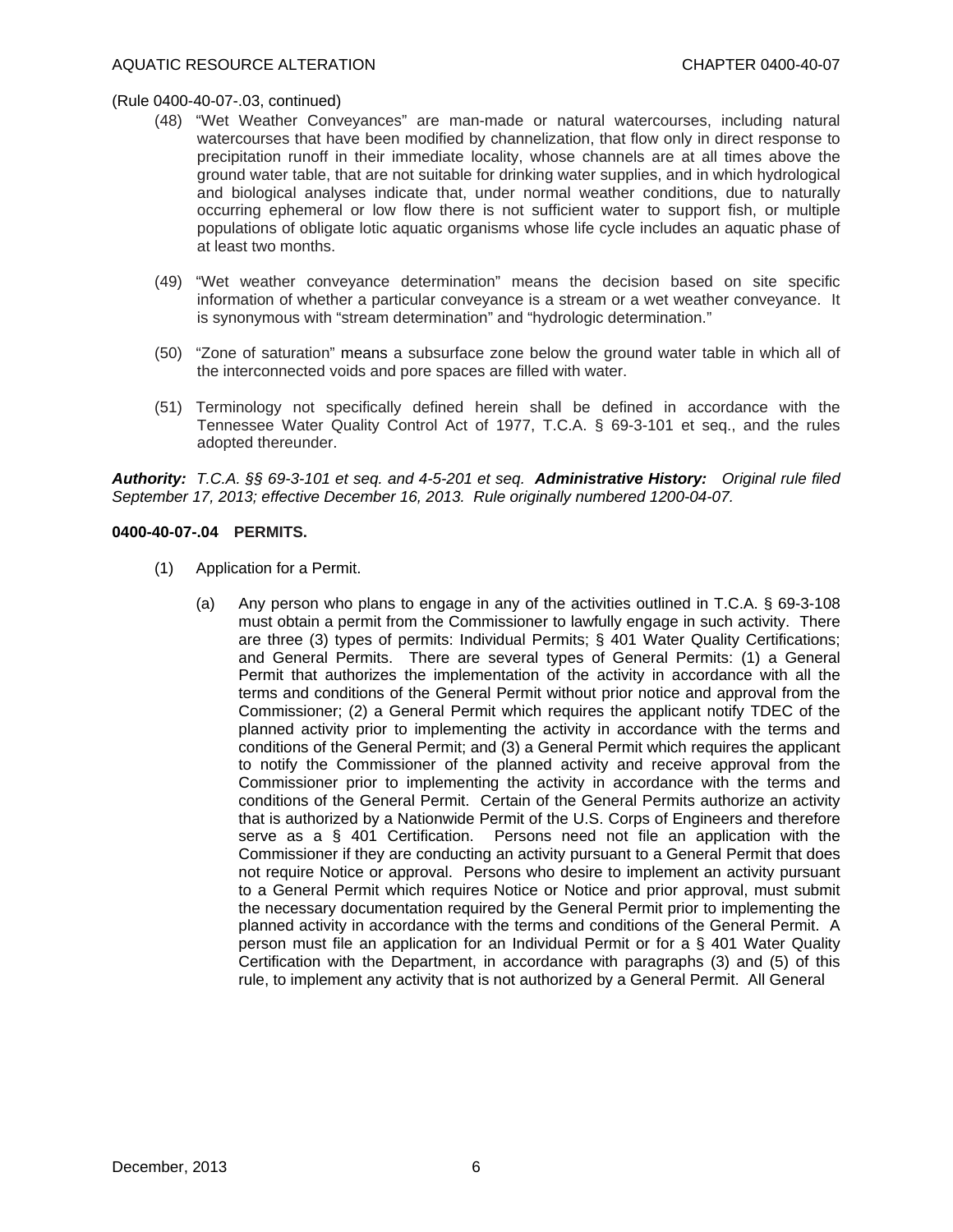Permits in effect as of the date of this rule shall continue in effect, and are not revoked by these rules.<sup>1</sup>

- (b) The application to the Commissioner for certification of activities which require § 404 permits from the United States Army Corps of Engineers (Corps) shall be the application filed with the Army Corps of Engineers. The Joint Public Notice which shall be issued by the Corps, describes the activity and notifies the general public of the application for the § 404 permit and state certification and of the public's right to submit comments and requests for public hearing. If further information is required for project evaluation, the Commissioner may request it from either the applicant or the Corps.
- (2) General permits.

 The Commissioner may use General Permits to authorize alterations to state waters for specific categories of activities that are substantially similar in nature within the state or other specified geographical areas. When the Commissioner determines that a category or activity is suitable for coverage by a General Permit, or that substantive modification of existing General Permits is consistent with T.C.A. § 69-3-108 of the Tennessee Water Quality Control Act of 1977, the Commissioner will provide notice of and conduct a minimum of one public hearing. The public notice will contain the relevant information, as set forth in subparagraph (4)(c) of this rule. TDEC will distribute the public notice to interested persons who have requested TDEC notify them of ARAP applications and by posting on the TDEC website. Interested persons may submit written comments on the General Permit within thirty (30) days of the public notice or such greater period as the Commissioner allows. All written comments submitted shall be retained and considered in the final determination to issue a General Permit.

- (3) § 401 Water Quality Certification.
	- (a) General.

 Any person who plans to engage in any of the activities outlined in § 404 of the Federal Clean Water Act must obtain a federal permit as well as either a state permit or a state water quality certification under § 401 of the Clean Water Act to lawfully engage in such activity in the State of Tennessee. Section 401 of the Federal Clean Water Act requires the Commissioner to certify that the issuance of the federal § 404 permit meets the requirements of sections of the Federal Clean Water Act and the Water Quality Control Act. Persons must make application for the planned activity with the Army Corps of Engineers for an individual § 404 permit or make use of a Corps of Engineers' nationwide permit.

(b) An individual § 404 permit.

 Where the activity requires an individual § 404 permit, the application filed with the Army Corps of Engineers will serve as the application for either the state permit or the state § 401 certification. The applicant must file the completed federal application with TDEC for the Commissioner to process and evaluate. The Commissioner will review a completed application and make a determination whether to issue a  $\S$  401 Water

l

 $1$  The following activities were authorized by a General Permit on the date these rules were promulgated: Bank Stabilization, Gravel Dredging, Launching Ramps, Road Crossings, Alteration of Wet Weather Conveyance, Stream Restoration and Habitat Enhancement, Minor Wetlands, Bridge Scour Repair, Emergency Road Repair, Utility Line Crossings, Surveying and Geotechnical Exploration, Minor Dredging, Alteration and Restoration of Intermittent Streams for Mining, Maintenance Activities, Relocation of Intermittent Streams, Wetlands Restoration and Enhancement, and Impoundment of Intermittent Streams.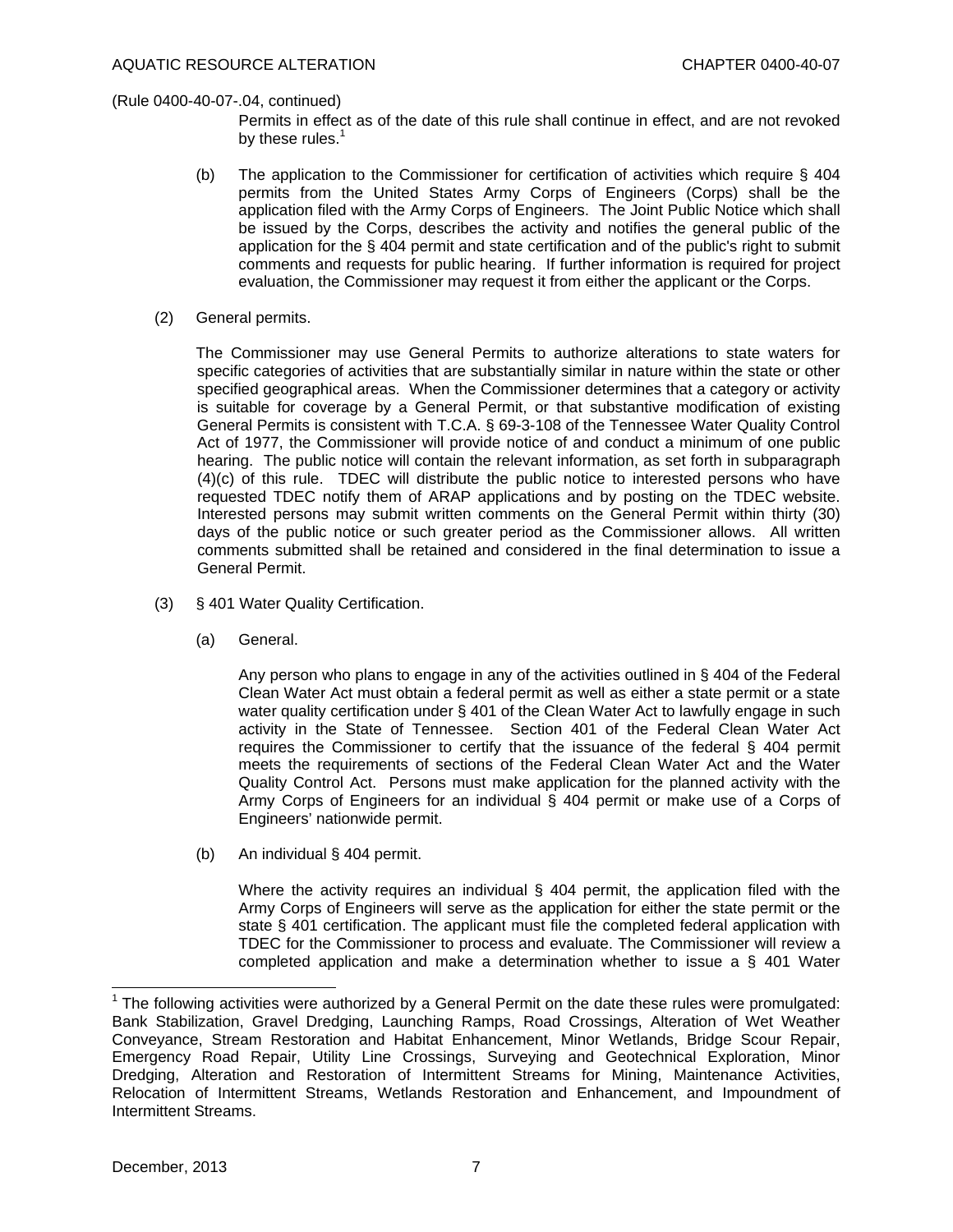Quality Certification. The application must describe the proposed activity and include all the necessary technical information for the Commissioner to make a determination, including an evaluation of practicable alternatives. The practicable alternatives analysis required by this subparagraph shall be satisfied by the applicants' submittal to the Division of a practicable alternatives evaluation for the proposed activity which has been submitted to the Army Corps of Engineers.

(c) A nationwide permit.

 Where the activity can be authorized by a Corps of Engineers nationwide permit, the § 401 certification can be obtained through the use of a state general permit, if applicable, or an individual permit pursuant to paragraph (5) of this rule. If the Commissioner issues a § 401 Certification, the § 401 Certification is the state permit.

- (4) Public Notice and Participation.
	- (a) An ARAP Individual Permit or a § 401 Certification requires the issuance of Public Notice seeking public participation and comment on the planned activity. However, Public Notice is not required for an activity authorized by General Permit since Public Notice is provided pursuant to paragraph (2) of this rule. Each completed application shall be subject to the public notice and participation requirements of subparagraph (b) of this paragraph with the following exceptions:
		- 1. § 401 Certification.

 The Department's procedure for issuing public notice for certification of an application for a federal license or permit pursuant to § 401 of the Clean Water Act may be either a public notice issued jointly with the Corps, or a public notice issued by the Department. Such notice will describe the activity, advise the public of the scope of certification, their rights to comment on the proposed activity and to request a public hearing. The notice will also inform the public to whom they should send their requests and comments.

2. Minimal impact activities.

 For activities that are projected to have only minimal impacts to state waters, which can be readily addressed, the Commissioner may utilize a twenty (20) day public notice period.

- 3. When the Commissioner determines that a proposed permit modification will not materially change water quality aspects of the project, or will result in an improvement of water quality, as compared to the originally permitted activity, a permit may be modified without public notice.
- 4. Where the Commissioner determines an emergency situation exists, a permit for remedial action may be issued without prior public notice and participation. The emergency permit shall be advertised by public notice, however, no later than twenty (20) days after issuance. This permit shall be subject to all other provisions of subparagraph (b) of this paragraph. The remedial actions allowed shall be limited to those necessary to remedy the emergency.
- (b) Upon receipt of a completed ARAP application, the Commissioner will review and evaluate the proposed activity or project to make a determination whether to issue an Individual Permit, as described in paragraph (5) of this rule. In order to inform interested and potentially interested persons of the proposed activity, a Public Notice seeking public participation and comment on the activity will be given.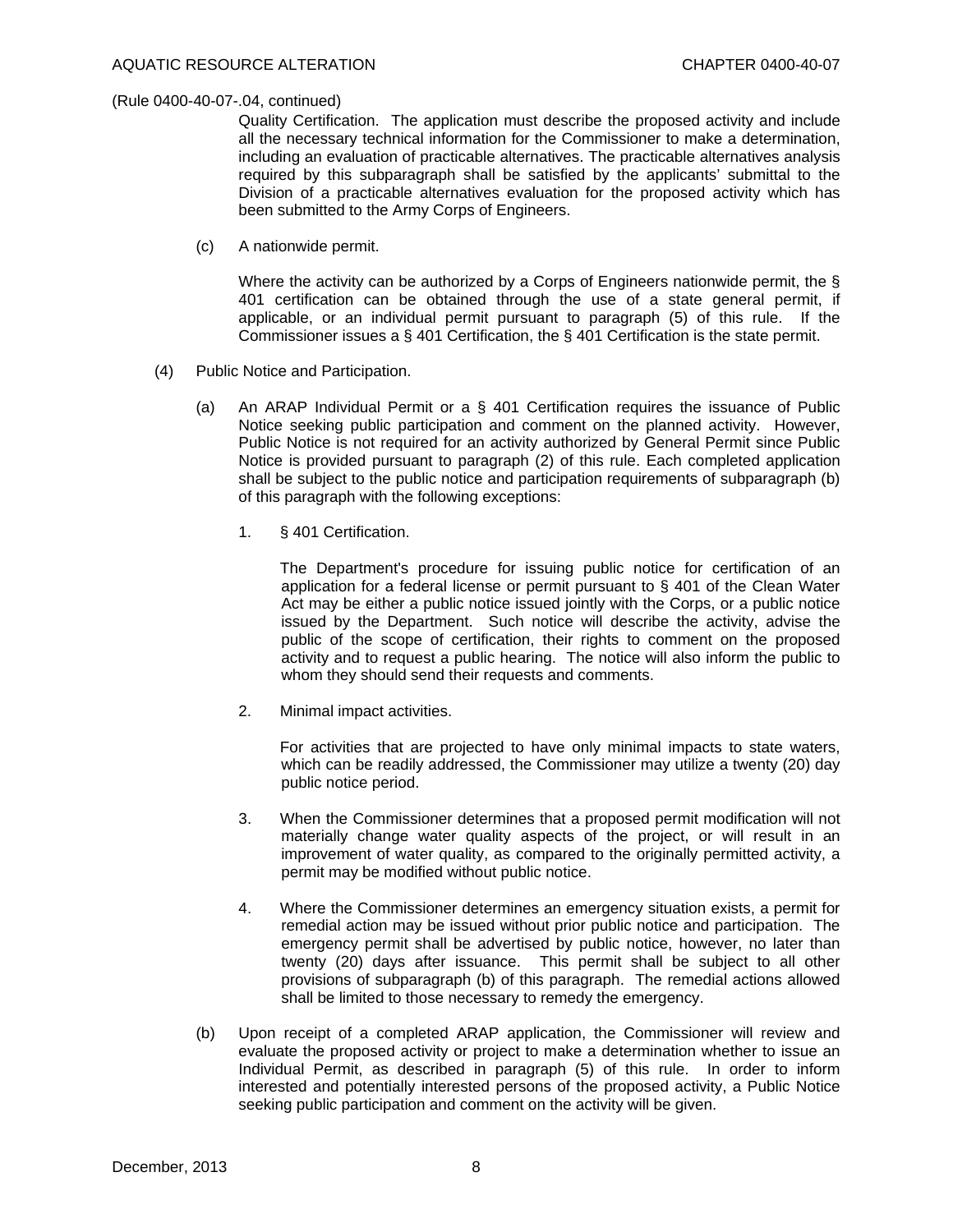- (c) The Public Notice will include the following information:
	- 1. Name, address, and telephone number of the applicant;
	- 2. Name and address of TDEC contact person;
	- 3. A brief description of the proposed activity;
	- 4. A brief description of the scope of the proposed activity;
	- 5. The location of the state waters impacted by the proposed activity;
	- 6. A sketch or detailed description of the location of the proposed activity and the subject waters of the state;
	- 7. The purpose of the proposed activity;
	- 8. The watershed of the subject waters;
	- 9. A description of the conditions of the subject waters and the watershed, (e.g., physical conditions of the waters, quality of the waters such as size, flow, substrate, channel, etc.);
	- 10. The procedure to submit comments on the proposed activity;
	- 11. The procedure for requesting a public hearing; and
	- 12. A brief description of the procedure for the Commissioner to make a final determination to issue a permit.
- (d) The approved Public Notice shall be distributed to interested persons and shall be circulated within the geographical area of the proposed activity as follows:
	- 1. TDEC will distribute the approved Public Notice to interested persons who have requested TDEC notify them of ARAP applications and by posting on the TDEC website.
	- 2. The Applicant shall distribute the approved Public Notice to the neighboring landowners by publishing in a local newspaper of general circulation and by posting a sign within view of a public road in the vicinity of the proposed project site as specified by the Division. The sign shall contain those provisions as specified by the Division. The sign shall be of such size that is legible from the public road. Also, the sign shall be maintained for at least thirty (30) days following distribution of the approved Public Notice.
	- 3. The applicant shall provide certification to the Division of compliance with part 2 of this subparagraph.
- (e) A copy of the public notice shall be sent to any person who specifically requests one. Interested persons may submit written comments on the proposed activity within thirty (30) days of public notice or such greater period as the Commissioner allows. All written comments submitted shall be retained and considered in the final determination to issue a permit.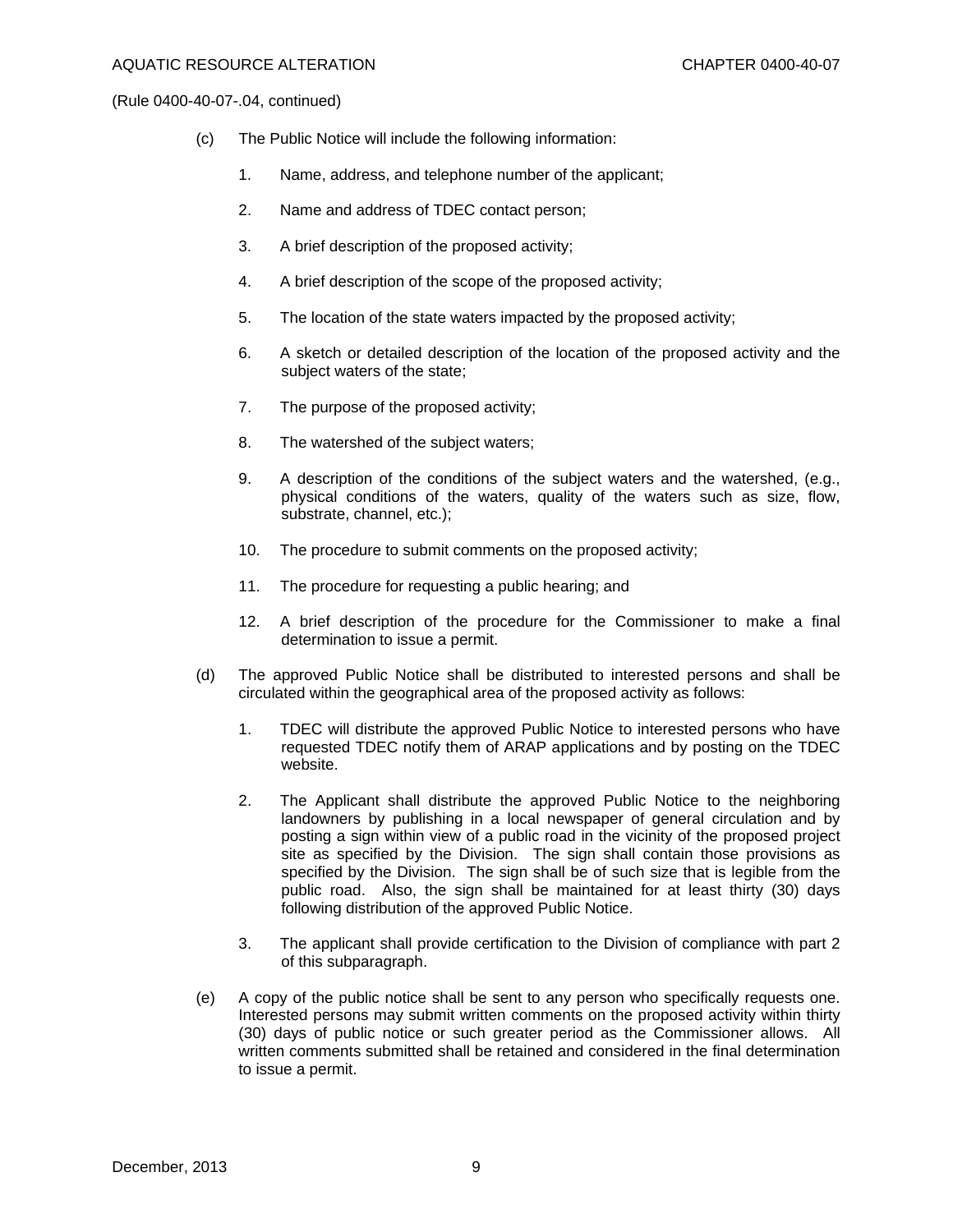- (f) Interested persons, including the applicant, may request, in writing, that the Commissioner hold a public hearing on any application. Said request from interested persons must be filed no later than the end of the period allowed for public comment, and must indicate the interest of the party filing it, must concisely state the water quality issues being raised, and the reasons why a hearing is warranted. If there are water quality issues and significant public interest in having a hearing, the Commissioner shall hold one in the geographical area of the proposed activity. No less than thirty (30) days in advance of the hearing, public notice of it shall be circulated at least as widely as was notice of the application. The Commissioner will distribute notice of the public hearing as set forth in part (d)1 of this paragraph, and by publishing in a local newspaper. The notice shall cite the date, time and place of the public hearing, a statement of the issues raised by the person requesting the hearing, and the purpose of the public hearing.
- (5) Individual Permits.
	- (a) Persons who plan to engage in any activity that requires an Aquatic Resource Alteration Permit which is not governed by a General Permit or a § 401 Water Quality Certification, must submit an application to the Commissioner for review and approval prior to implementing the planned activity. The Commissioner will review a completed application and make a determination whether to issue an Individual Permit. The application must describe the proposed activity and include all the necessary technical information for the Commissioner to make a determination. The applicant shall assess the practicable alternatives for a planned activity. If the activity does not avoid impacts to state waters, the individual must comply with paragraph (7) of this rule. However, if the nature of the affected waters is such that mitigation is not reasonably likely to result in no net loss of water resource values, and if there is a practicable alternative to the activity which through avoidance or minimization of impacts would result in no net loss, then such alternative shall be selected.
	- (b) An applicant shall describe the proposed project including the use of technical terms defined in Rule 0400-40-07-.03 where relevant. The sketch or plans and specifications submitted with the application shall describe the method for implementation of the planned activity. Where the proposed activity would result in an appreciable permanent loss of resource value, the applicant must propose adequate mitigation actions so that there is no overall net loss of state water resource values. The applicant shall set forth in the application a brief summary of the practicable alternatives considered to implement the proposed activity.
	- (c) An Individual Permit is required for water withdrawals which will or will likely result in alteration of the properties of the source stream.
		- 1. Persons proposing to withdraw water from waters of the state in a manner which will or will likely result in an alteration of the properties of the source stream, shall file an application with the Department which includes the following minimum information:
			- (i) proposed withdrawal rates and volumes;
			- (ii) proposed withdrawal schedule; and
			- (iii) flow data of the source stream (if free flowing).
		- 2. Where a permit for water withdrawal is required, the Commissioner shall establish permit conditions which are protective of the source stream's resource value. These conditions may include flow levels below which no withdrawal may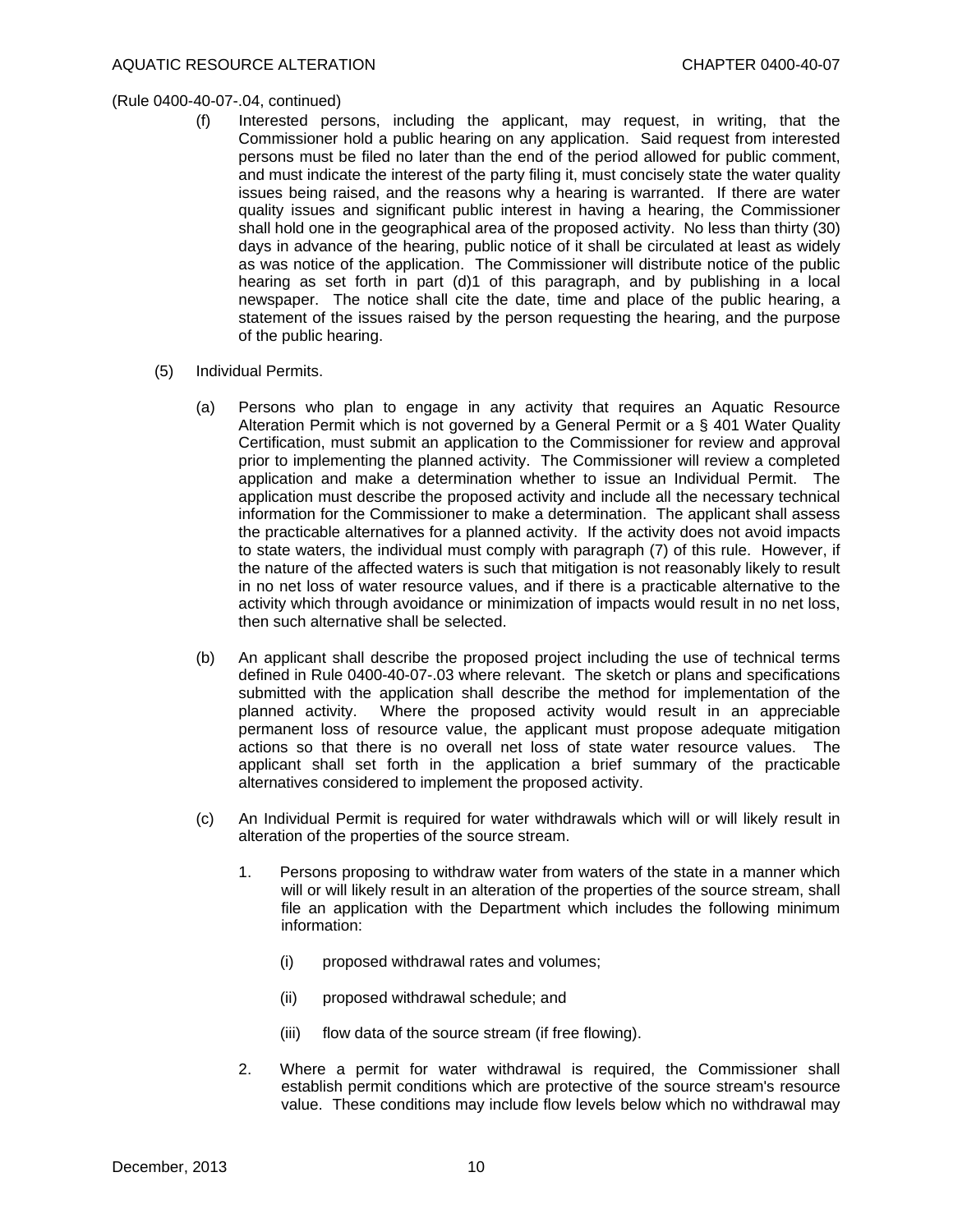occur. The Commissioner may also establish a maximum withdrawal rate in order to maintain the natural flow fluctuation characteristics of the source stream.

- (6) Permit Evaluation Criteria.
	- (a) Some activities may not be entitled to a permit. When a permit is granted, it shall require compliance with all provisions of the Act, the regulations adopted pursuant to the Act, and any special terms or conditions the Commissioner determines are necessary to fulfill the purposes or enforce the provisions of the Act.
	- (b) A permit may be modified, suspended, or revoked for cause by the Commissioner upon such notice to the permittee as required by law. Permits for activities that have been completed are not subject to modification. If a modification results in a less restrictive permit, then public notice and opportunity for hearing must be given prior to modification. Cause shall include, but not be limited to the following:
		- 1. violation of any terms or conditions of the permit;
		- 2. obtaining a permit by misrepresentation or failure to disclose fully all relevant facts;
		- 3. causing a condition of pollution;
		- 4. violation(s) of the Act or other environmental statutes;
		- 5. a change in the Act or regulations that substantively impacts the content of the permit;
		- 6. a change in the Federal Clean Water Act that substantively impacts the content of the permit; and
		- 7. a significant change of the physical condition(s) of the site or the waters.
	- (c) The Act requires that no activity be authorized by the Commissioner unless any lost resource value associated with the proposed impact is offset by mitigation sufficient to result in no overall net loss of resource value. In a situation in which an applicant proposes mitigation that would not result in no overall net loss, the Commissioner shall not issue the permit unless the applicant redesigns the project to avoid impacts, minimize them, or provide mitigation as provided in paragraph (7) of this rule so that the redesigned project would result in no net loss of resource value. In making a decision on a permit application, the Commissioner shall determine the lost resource value associated with a proposed impact and the resource value of any proposed mitigation and shall consider the following factors:
		- 1. direct loss of stream length, waters, or wetland area due to the proposed activity;
		- 2. direct loss of in-stream, waters, or wetlands habitat due to the proposed activity;
		- 3. impairment of stream channel stability due to the proposed activity;
		- 4. diminishment in species composition in any stream, wetland, or state waters due to the proposed activity;
		- 5. direct loss of stream canopy due to the proposed activity;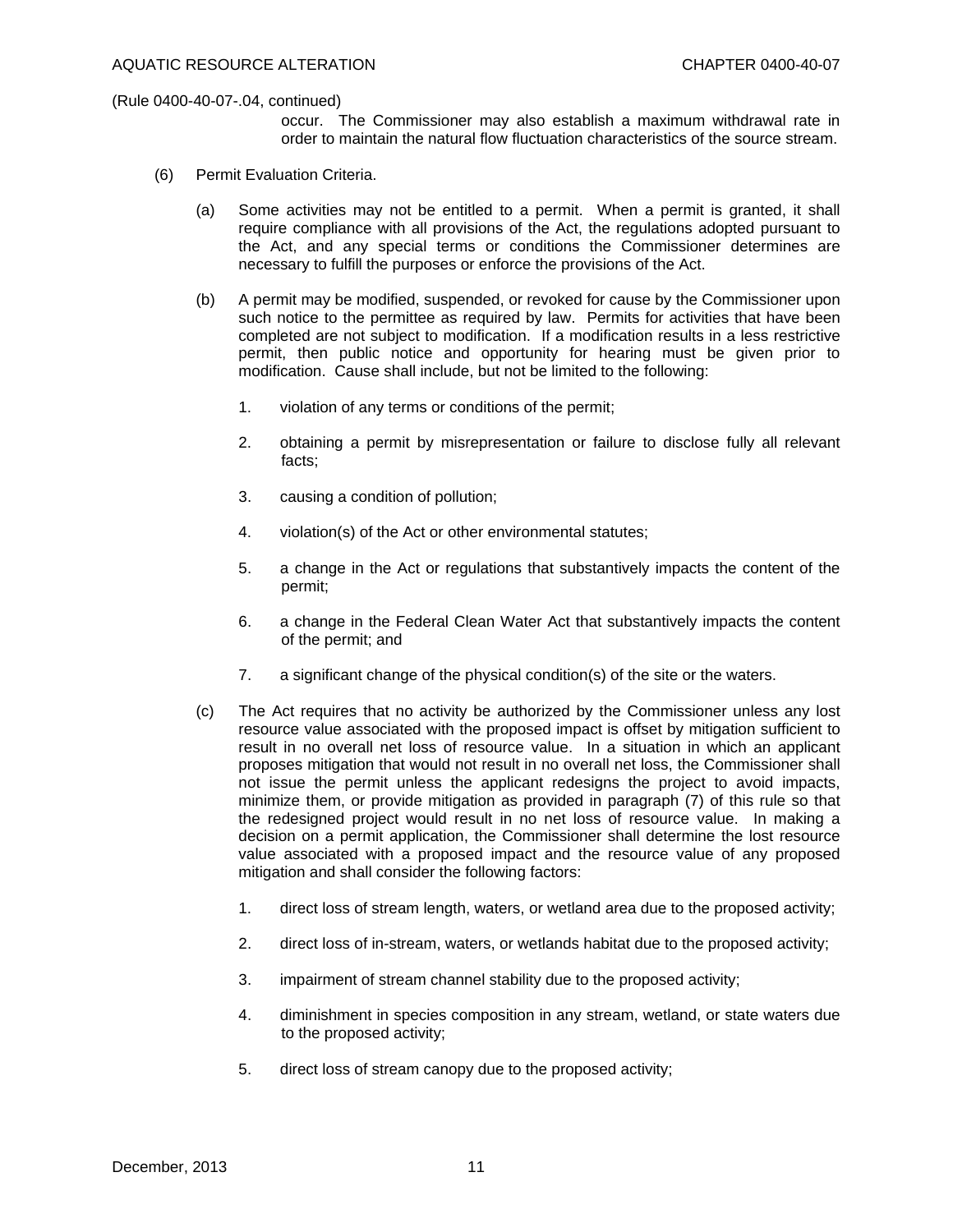- 6. whether the proposed activity is reasonably likely to have cumulative or secondary impacts to the water resource;
- 7. conversion of unique or high quality waters as established in Rule 0400-40-03- .06 to more common systems;
- 8. hydrologic modifications resulting from the proposed activity;
- 9. the adequacy and viability of any proposed mitigation including, but not limited to, quantity, quality, likelihood of long term protection, and the inclusion of upland buffers;
- 10. quality of stream or wetland proposed to be impacted;
- 11. whether the state waters is listed on the  $\S$  303(d) list; whether the proposed activity is located in a component of the National Wild and Scenic River System, a State Scenic River, waters designated as Outstanding National Resource Waters, or waters identified as high quality waters as defined in Rule 0400-40- 03-.06, known as Tier II waters; whether the activity is located in a waterway which has been identified by the Department as having contaminated sediments; and whether the activity will adversely affect species formally listed in State and Federal lists of threatened or endangered species; and
- 12. any other factors relevant under the Act.
- (d) All permits which require mitigation of impacts shall contain conditions requiring that the mitigation is performed properly, performed in a timely manner and is adequately maintained.
- (7) Mitigation.
	- (a) Mitigation of state waters other than wetlands.

 If an applicant proposes an activity that would result in an appreciable permanent loss of resource value of a state water, the applicant must provide mitigation which results in no overall net loss of resource values. The applicant shall provide the Commissioner with a time schedule for completion of all mitigation measures for approval. Further, for any mitigation involving the relocation or re-creation of a stream segment, to the extent practicable, the applicant shall complete the mitigation before any impact occurs to the existing state waters. Mitigation measures include, but are not limited to:

- 1. Restoration of degraded stream reaches and/or riparian zones;
- 2. New (relocated) stream channels;
- 3. Removal of pollutants from and hydrologic buffering of stormwater runoff; and
- 4. Any other measures which have a reasonable likelihood of increasing the resource value of a state water.

 The Commissioner will assess the proposed mitigation to assure there is no overall net loss of resource value. The mitigation measures or actions should be prioritized in the following order: restoration, enhancement, re-creation, and protection.

(b) Mitigation of Wetlands.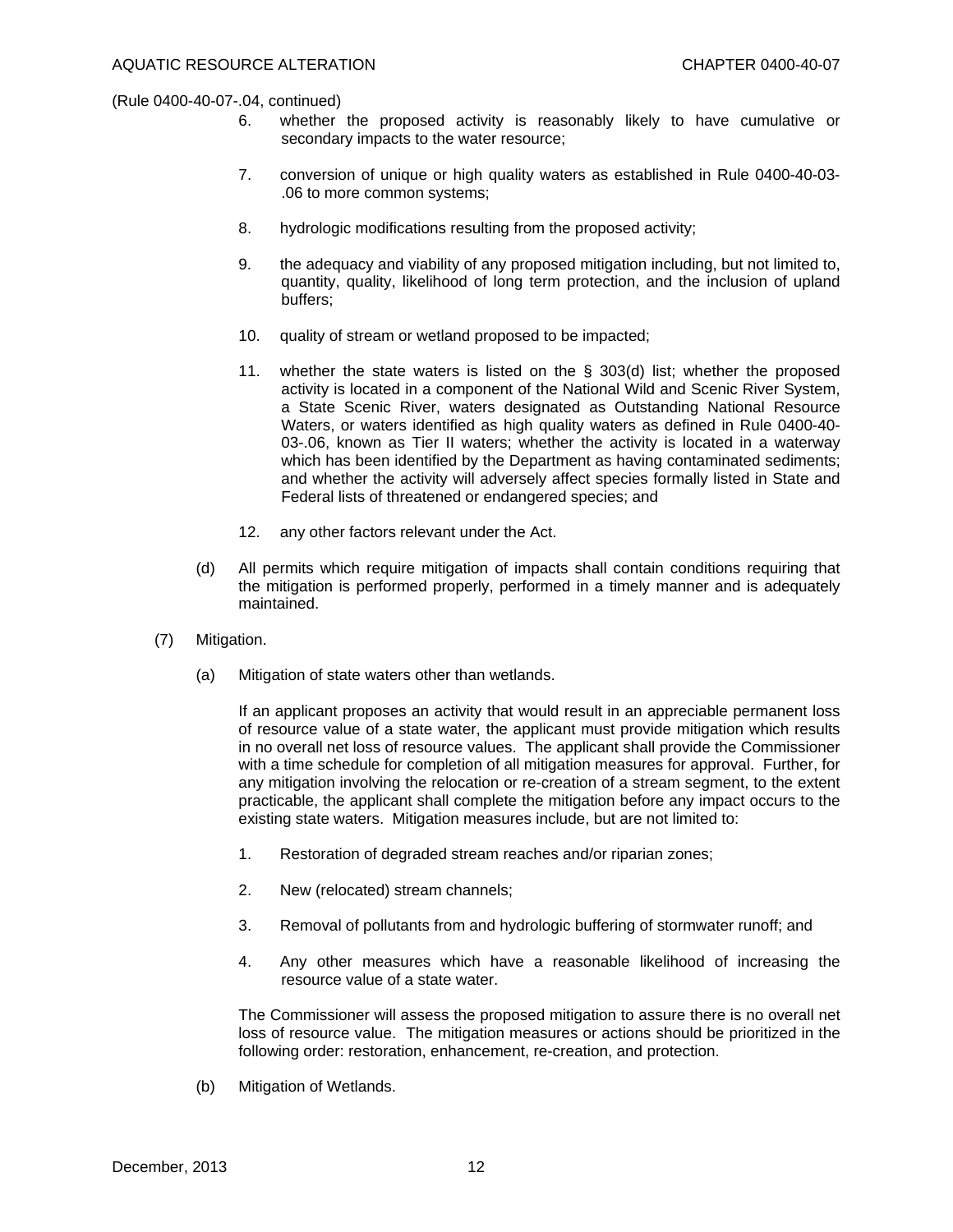- 1. If an applicant proposes an activity that would result in an appreciable permanent loss of resource value of wetlands, the applicant must provide mitigation, which results in no overall net loss of resource value. The applicant shall provide the Commissioner with a time schedule for completion of all mitigation measures for approval. Further, for any mitigation involving the enhancement or preservation of existing wetlands, to the extent practicable, the applicant shall complete the mitigation before any impact occurs to the existing state waters. For any mitigation involving restoration or creation of a wetland, to the extent practicable, the mitigation shall occur either before or simultaneously with impacts to the existing state waters. Mitigation for impacts to wetlands are prioritized as follows:
	- (i) Restoration of a previously degraded or impacted wetland (with emphasis on prior converted areas) on-site or in the immediate project area;
	- (ii) Restoration, including mitigation banking, off-site but within the eight digit United States Geological Survey hydrological unit in which the project is located;
	- (iii) Restoration, including mitigation banking, outside of the eight digit United States Geological Survey hydrological unit in which the project is located;
	- (iv) Creation of wetlands on-site or in the immediate project area;
	- (v) Creation of wetlands off-site;
	- (vi) Enhancement of existing wetlands;
	- (vii) Preservation of existing wetlands; or
	- (viii) A combination of any of the above activities.
- 2. The ratio of acres required for wetland mitigation should not be less than 2:1 for restoration activities; 4:1 for creation and enhancement; and 10:1 for preservation. Alternatively, the applicant may propose and utilize, subject to the Division's approval, best professional judgment ratios. The best professional judgment ratios shall be based on the resource value and functions of the affected wetland, resource value of the mitigation, and the likelihood of success of the mitigation.
- 3. All wetland mitigation projects shall include a monitoring and reporting program to document timely achievement of a successful mitigation wetland and remedial actions to correct any deficiency.
- (8) Duration and Re-issuance of Permits.
	- (a) Each permit issued shall have a fixed term not to exceed five (5) years.
	- (b) Re-issuance of permits is not required for one-time alterations such as construction, as long as the alterations are completed within the time limit established by permit.
	- (c) For on-going alterations, such as water withdrawals, any permittee who wishes to continue the permitted activity after the expiration date of the permit must make application at least ninety (90) days prior to its expiration date.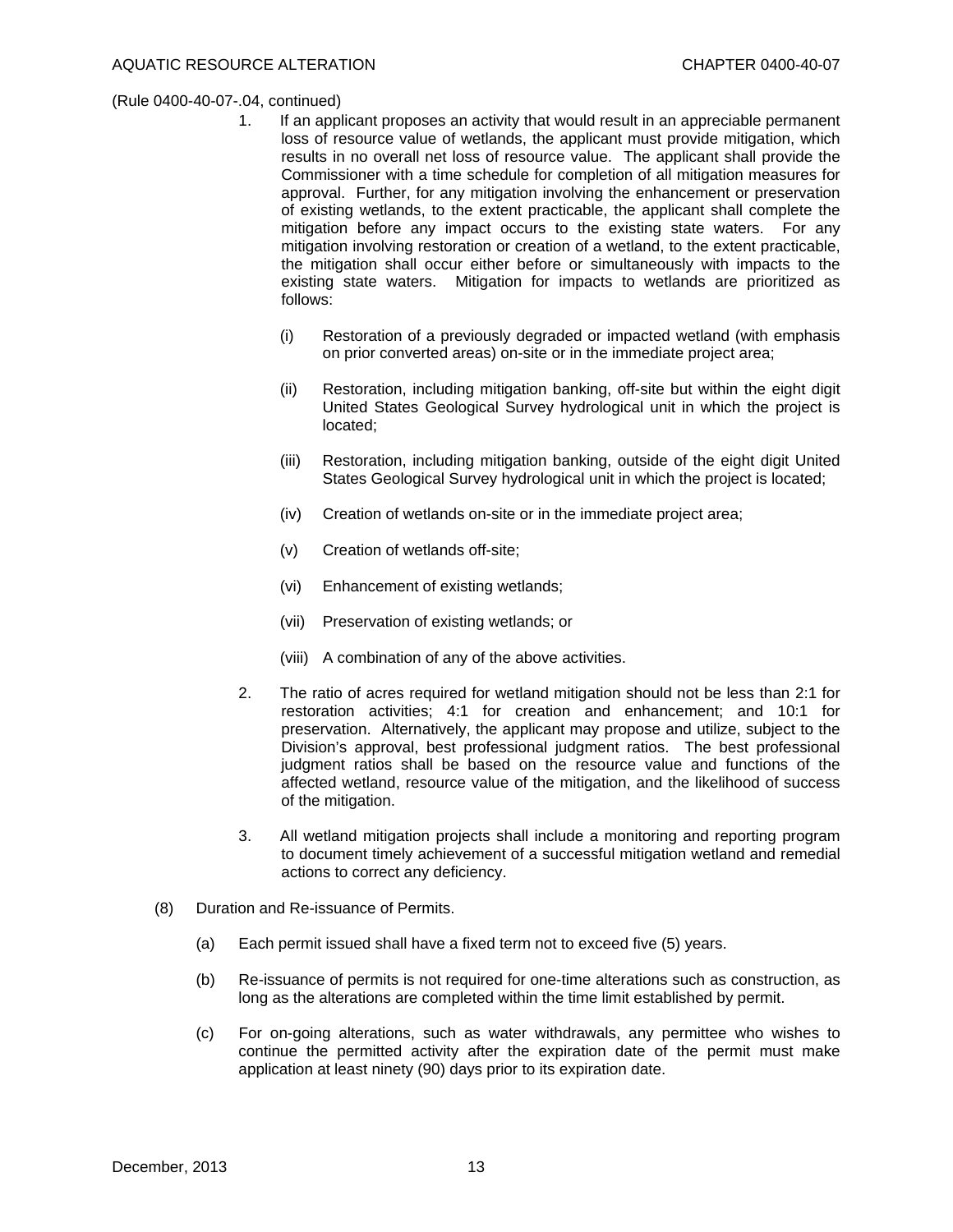- (d) The Commissioner shall follow the procedures for public notice and participation detailed in paragraph (4) of this rule, regarding each application for re-issuance of a permit.
- (9) Review of Permit Denials, Suspensions, Revocations, Terms and Conditions.

 Permittees and applicants for permits who disagree with the denial, suspension or revocation of a permit or the terms and conditions of a permit are entitled to review of the Commissioner's decision by the Board of Water Quality, Oil and Gas pursuant to T.C.A. § 69- 3-105. Any action taken by the Commissioner regarding a permit remains in effect unless and until an order of the Board of Water Quality, Oil and Gas or a reviewing court becomes final.

- (10) Alteration of wet weather conveyances
	- (a) The alteration of wet weather conveyances, as defined in T.C.A. § 69-3-103, by any activity is permitted by this paragraph and shall require no notice to or approval by the department, provided it is done in accordance with the following conditions:
		- 1. The activity may not result in the discharge of waste or other substances that may be harmful to humans or wildlife;
		- 2. Material may not be placed in a location or manner so as to impair surface water flow into or out of any wetland area; and
		- 3. Sediment shall be prevented from entering other waters of the state.
			- (i) Erosion and sediment controls shall be designed according to the size and slope of disturbed or drainage areas to detain runoff and trap sediment and shall be properly selected, installed, and maintained in accordance with the manufacturer's specifications and good engineering practices.
			- (ii) Erosion and sediment control measures shall be in place and functional before earthmoving operations begin, and shall be constructed and maintained throughout the construction period. Temporary measures may be removed at the beginning of the work day, but shall be replaced at the end of the work day.
			- (iii) Checkdams shall be utilized where runoff is concentrated. Clean rock, log, sandbag or straw bale checkdams shall be properly constructed to detain runoff and trap sediment. Checkdams or other erosion control devices are not to be constructed in stream. Clean rock can be of various type and size depending on the application. Clean rock shall not contain fines or other wastes or contaminants.
		- 4. Appropriate steps shall be taken to ensure that petroleum products or other chemical pollutants are prevented from entering waters of the state. All spills shall be reported to the appropriate emergency management agency and to the department. In the event of a spill, measures shall be taken immediately to prevent pollution of waters of the state, including ground water.
		- 5. There shall be no additional conditions upon a person's activity within a wet weather conveyance. This provision does not apply to National Pollutant Discharge Elimination System Permits.